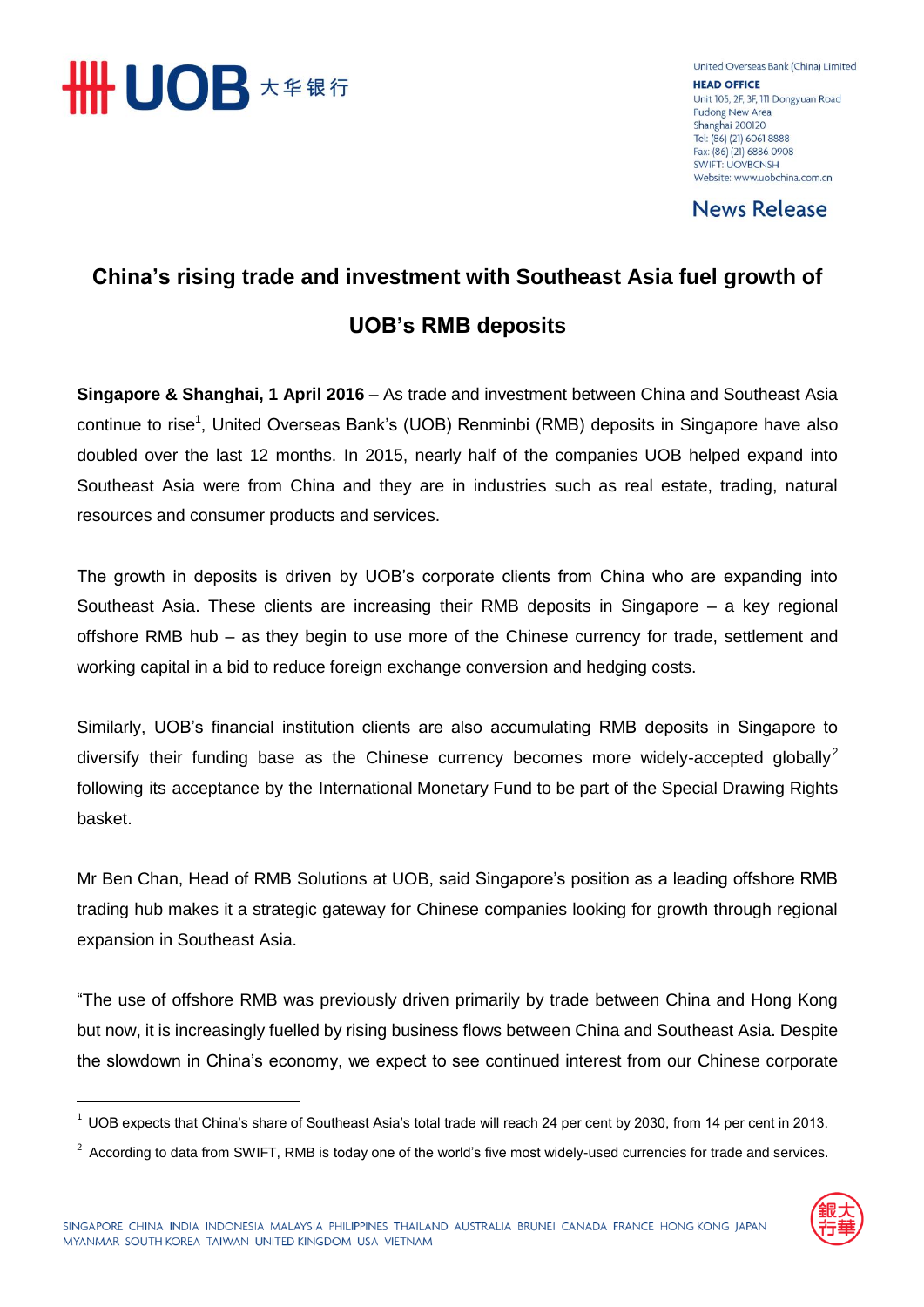

clients to invest in Southeast Asia to meet the region's expanding needs for infrastructure and consumer products," said Mr Chan.

To help UOB's clients manage better their cross-border businesses and trade in RMB, the Bank has been strengthening its RMB capabilities over the past year.

One of the key initiatives undertaken by UOB was the set-up of a specialised RMB Solutions team in 2015. The team provides clients with advice on how policy and regulatory changes related to the use of RMB will affect their businesses. In addition, the team taps on the resources and expertise across UOB's network to offer financial solutions in the areas of cash management, foreign exchange, investment and hedging.

## **UOB partners academic institutions in support of RMB internationalisation**

To promote the use of RMB as a currency for business, trade and settlement, UOB has partnered Nanyang Business School at the Nanyang Technological University Singapore and the China Centre for Financial Training of the People's Bank of China to found Asia's first research centre on RMB internationalisation.

Launched on 29 March 2016, the Centre for RMB Internationalisation Studies (CRIS) is located in Singapore and aims to help global business leaders and policy makers gain insight into the significance of RMB as an international currency.

Mr Chan said, "As bilateral trade and investment between China and Southeast Asia grow, we are likely to see greater demand from Chinese and Southeast Asian companies for a diversified suite of offshore RMB products and services, such as deposits, loans, hedging and cash management solutions, for their cross-border businesses. The formation of the CRIS is timely in helping to accelerate the development of RMB financial solutions and the currency's internationalisation."

-End-

## **About United Overseas Bank (China)**

United Overseas Bank (China) Limited (UOB (China)) is a wholly-owned subsidiary of the United Overseas Bank Limited (UOB), a leading bank in Asia. Headquartered in Shanghai, UOB (China) was incorporated in the People's Republic of China on 18 December 2007 and commenced operations on 2 January 2008.